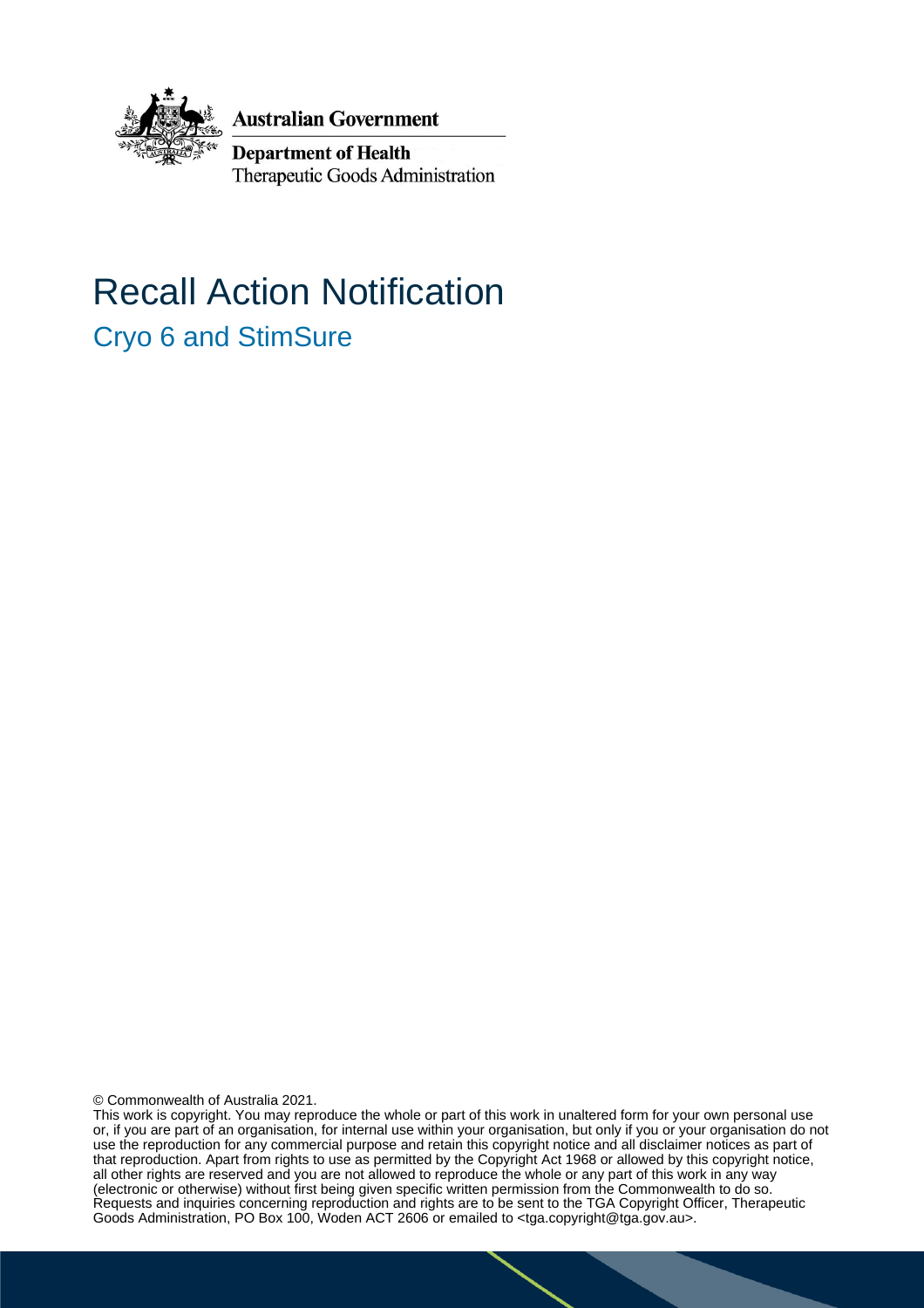## **Important information on the System for Australian Recall Actions**

**The TGA publishes information about therapeutic goods supplied in the Australian market that have been subject to a recall action in a publicly searchable database.**

**Recall action means action taken by the responsible entity (being the person who is responsible for taking the recall action) to resolve a problem with therapeutic goods supplied in the Australian market that have, or may potentially have, deficiencies relating to safety, quality, efficacy (performance) or presentation.**

- **Recall actions include: the permanent removal of therapeutic goods from supply in the market, the taking of corrective action in relation to therapeutic goods (such as repair, modification, adjustment or relabelling) and, in the case of medical devices that have been implanted into patients, the issuing of a hazard alert containing information for health practitioners on how to manage patients.**
- **More information about Australian recall actions is available at <**http://tga.gov.au/safety/recalls-about.htm**>**
- **If you are taking a medicine, using a medical device or have had a medical device implanted into you, that is the subject to a recall action, and you have any concerns you should seek advice from a health professional. <**http://www.healthdirect.org.au/**>**

#### **About the release of this information**

While reasonable care is taken to ensure that the information is an accurate record of recall actions that responsible entities have reported to the TGA or of which the TGA has become aware, the TGA does not guarantee or warrant the accuracy, reliability, completeness or currency of the information or its usefulness in achieving any purpose. To the fullest extent permitted by law, including but not limited to section 61A of the Therapeutic Goods Act 1989, the TGA will not be liable for any loss, damage, cost or expense incurred in or arising by reason of any person relying on this information.

The information contained in the SARA database is released under s 61(5C) of the Therapeutic Goods Act 1989. Copyright restrictions apply to the System of Australian Recall actions (SARA) <http://tga.gov.au/about/websitecopyright.htm>.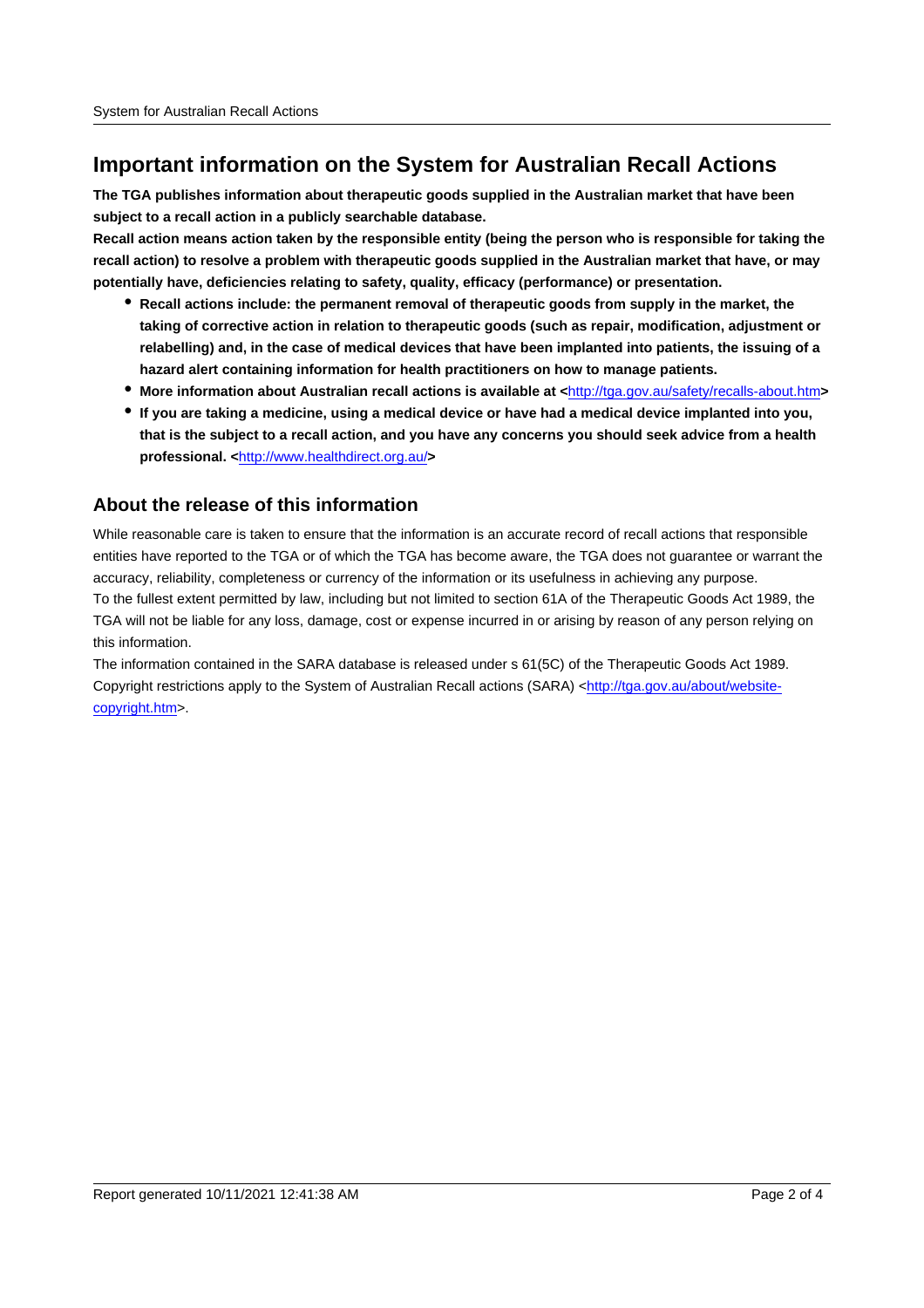# **Recall detail**

| <b>Type of Producti</b>                                 | <b>Medical Device</b>                                                                                                                                                                                                                                                                                                                                                                                                                                                                     |
|---------------------------------------------------------|-------------------------------------------------------------------------------------------------------------------------------------------------------------------------------------------------------------------------------------------------------------------------------------------------------------------------------------------------------------------------------------------------------------------------------------------------------------------------------------------|
| <b>TGA Recall Reference</b> <sup>ii</sup>               | RC-2021-RN-02083-1                                                                                                                                                                                                                                                                                                                                                                                                                                                                        |
| <b>Product</b><br>Name/Descriptioniii                   | Cryo 6 and StimSure                                                                                                                                                                                                                                                                                                                                                                                                                                                                       |
|                                                         | Catalogue number: Cryo 6 (REF 7311) and StimSure (REF 5037)                                                                                                                                                                                                                                                                                                                                                                                                                               |
|                                                         | ARTG 287995<br>(Cynosure Pty Ltd - Cold air therapy unit)                                                                                                                                                                                                                                                                                                                                                                                                                                 |
|                                                         | ARTG 326034<br>(Cynosure Pty Ltd - Deep-tissue electromagnetic stimulation system, professional)                                                                                                                                                                                                                                                                                                                                                                                          |
| <b>Recall Action Levelly</b>                            | Retail                                                                                                                                                                                                                                                                                                                                                                                                                                                                                    |
| <b>Recall Action</b><br>Classification <sup>V</sup>     | Class II                                                                                                                                                                                                                                                                                                                                                                                                                                                                                  |
| <b>Recall Action</b><br><b>Commencement Date</b> Vi     | 27/10/2021                                                                                                                                                                                                                                                                                                                                                                                                                                                                                |
| Responsible Entity <sup>vii</sup>                       | Cynosure Pty Ltd                                                                                                                                                                                                                                                                                                                                                                                                                                                                          |
| Reason / Issue <sup>viii</sup>                          | Zimmer has identified that some power cables of the Cryo 6 and StimSure devices have<br>been supplied without black insulation on the power plug prongs. When connecting or<br>disconnecting the power cable to/from the wall outlet there is a potential for a person to<br>touch the live portion of uninsulated plug prongs. A person touching live uninsulated<br>prongs may experience electrical shock and is at risk for electrocution. There is risk of a<br>very serious injury. |
| <b>Recall Actionix</b>                                  | <b>Product Defect Correction</b>                                                                                                                                                                                                                                                                                                                                                                                                                                                          |
| <b>Recall Action</b><br><b>Instructions<sup>x</sup></b> | Zimmer is advising affected customers to cut the power at the breaker before<br>connecting/disconnecting the power plug.                                                                                                                                                                                                                                                                                                                                                                  |
|                                                         | Completed acknowledgment forms (supplied to impacted end users by the Sponsor)<br>should be emailed to customersupport@zimmer.de.                                                                                                                                                                                                                                                                                                                                                         |
|                                                         | Upon receipt of acknowledgment, a replacement power cable with insulated plug prongs<br>will be supplied to impacted end users.                                                                                                                                                                                                                                                                                                                                                           |
| <b>Contact Informationxi</b>                            | 02 9484 4546 - Cynosure Australia                                                                                                                                                                                                                                                                                                                                                                                                                                                         |

## **Footnotes**

i Type of Product: Medicine, Medical Device, or Biological

ii TGA Recall Reference: Unique number given by the TGA

iii Product Name/Description: Brand name (including active ingredient for medicines) and may include generic reference

for the kind of medical devices. Includes all necessary information such as affected: catalogue / model and / or batch /

The TGA publishes Australian recall actions in a searchable database to ensure the public has access to information about therapeutic products that have been recalled from the Australian market. If you are concerned about your health or if you have experienced an adverse event please seek advice from a health professional as soon as possible. Please read all the important information at the beginning of this report.

Report generated 10/11/2021 12:41:38 AM

Page 3 of 4